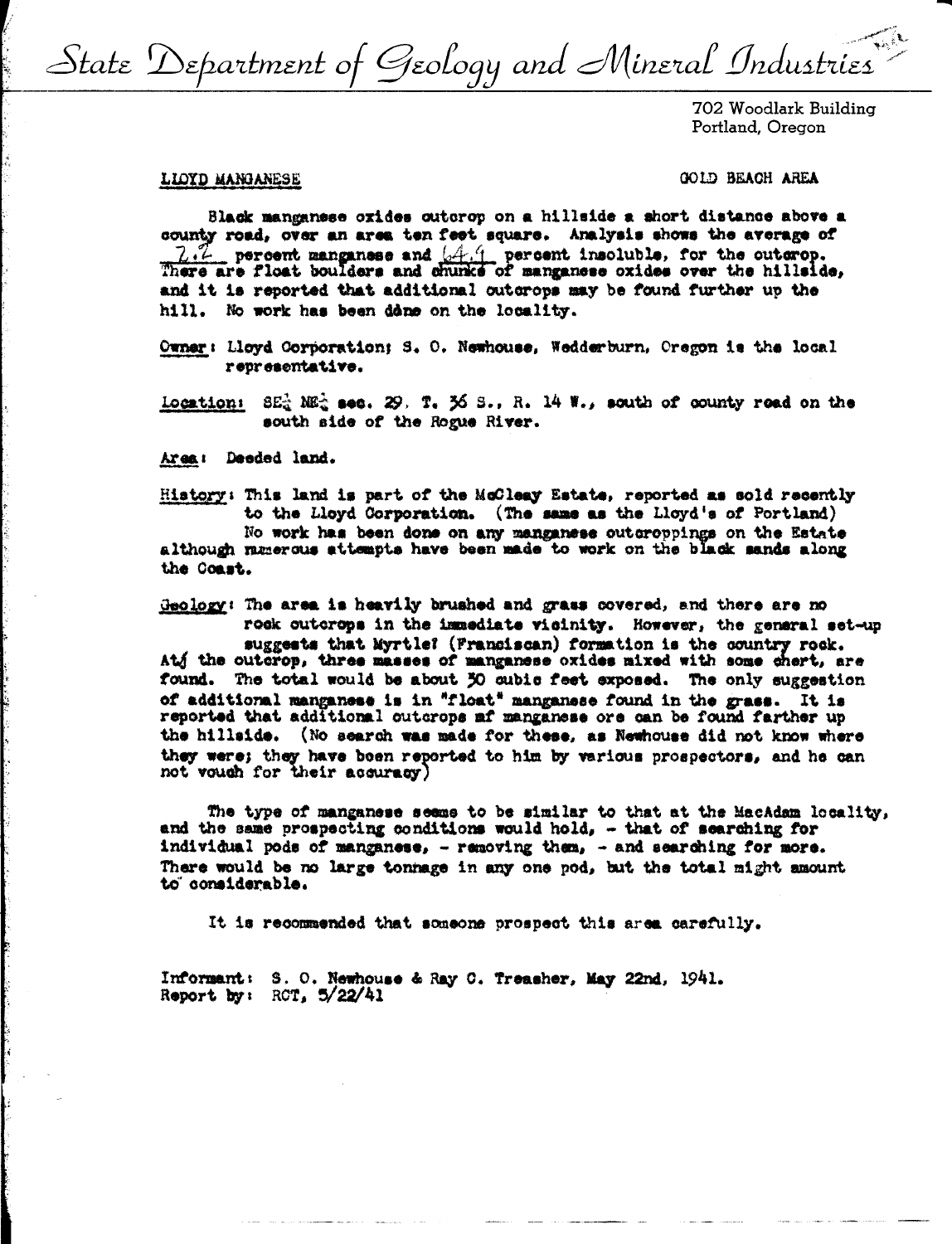### CRIB MINERAL RESOURCES FILE 12

RECORD IDENTIFICATION RECORD NO............ M020209 RECORD TYPE........... XIM INFORMATION SOURCE... 1 MAP CODE NO. OF REC..

# REPORTER

AFFILIATION ..................... DOGMI DATE ............................. 81 04

NAME............................ FERNS, MARK L. (BROOKS, HOWARD C.)

NAME AND LOCATION DEPOSIT NAME................. LLOYD MANGANESE

COUNTRY CODE................... US COUNTRY NAME: UNITED STATES

STATE CODE................ OR STATE NAME: OREGON

COUNTY.................... CURRY DRAINAGE AREA............ 17100310 PACIFIC NORTHWEST PHYSIDGRAPHIC PROV........ IS KLAMATH MOUNTAINS LAND CLASSIFICATION....... 01

QUAD SCALE QUAD NO OR NAME 1: 62500 GOLD BEACH (1954)

LATITUDE LONG ITUDE  $45 - 07 - 55N$  $124 - 26 - 18W$ 

UTM EASTING UTM ZONE ND UTM NORTHING  $+10$ 4998400 386900

TWP....... 0365 RANGE.... 014W  $SECIION - 29$ MERIDIAN. WILLAMETTE

LOCATION COMMENTS: ON SOUTH SIDE OF ROGUE RIVER

```
COMMODITY INFORMATION
COMMODITIES PRESENT........... MN
```
OCCURRENCE(S) OR POTENTIAL PRODUCT(S): POTENTIAL....... OCCURRENCE....... MN